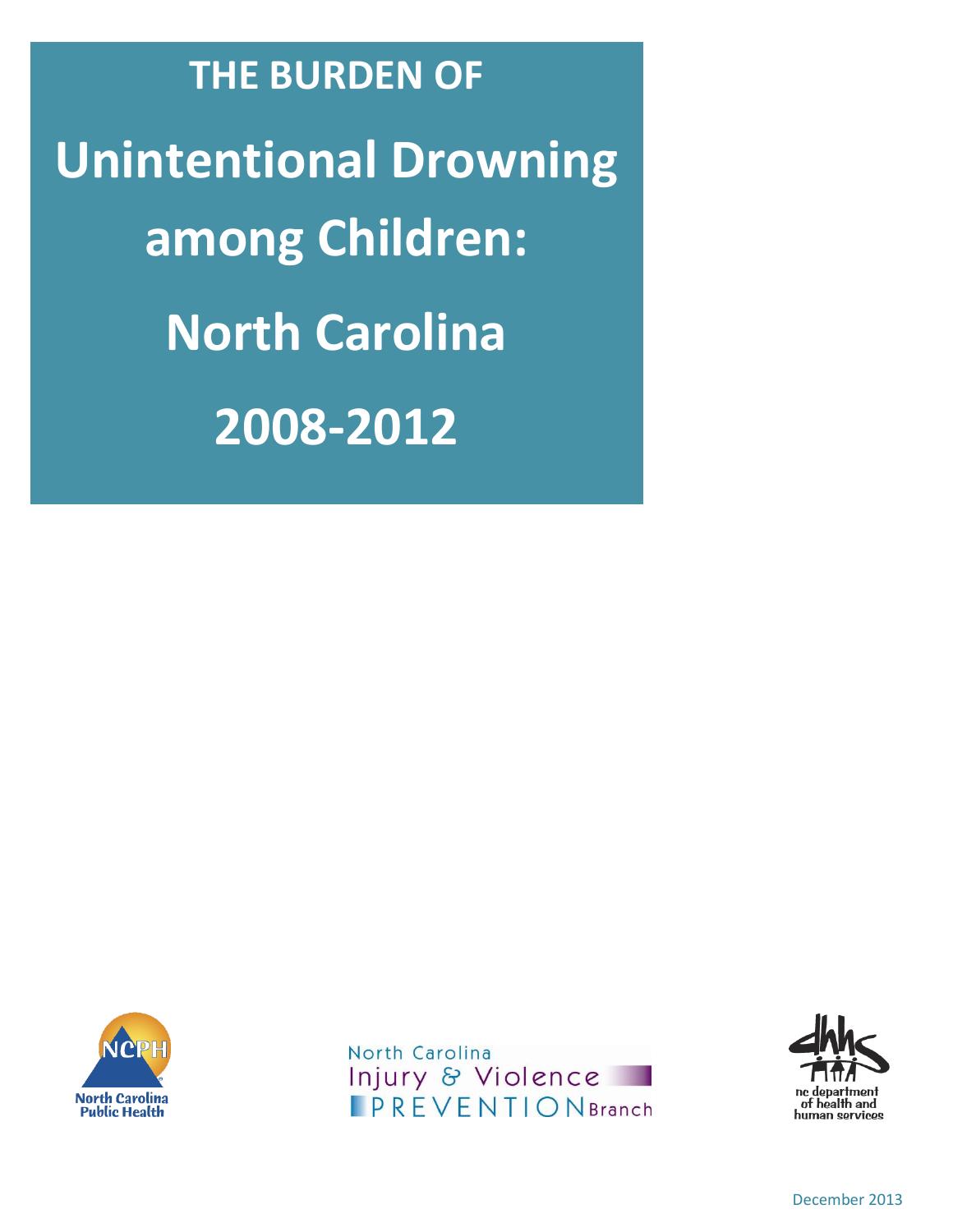## **THE BURDEN OF**

## **Unintentional Drowning among Children:**

# **North Carolina**

# **2008-2012**

**Anna Austin, MPH**







**State of North Carolina • Pat McCrory, Governor Department of Health and Human Services Aldona Z. Wos, M.D., Secretary Division of Public Health • Robin Cummings, M.D., Acting State Health Director Injury and Violence Prevention Branch**

**[www.ncdhhs.gov](http://www.ncdhhs.gov/) • [www.ncpublichealth.com](http://www.ncpublichealth.com/) • [www.injuryfreenc.ncdhhs.gov](http://www.injuryfreenc.ncdhhs.gov/)**

*The North Carolina Department of Health and Human Services is an equal opportunity employer and provider. 12/13*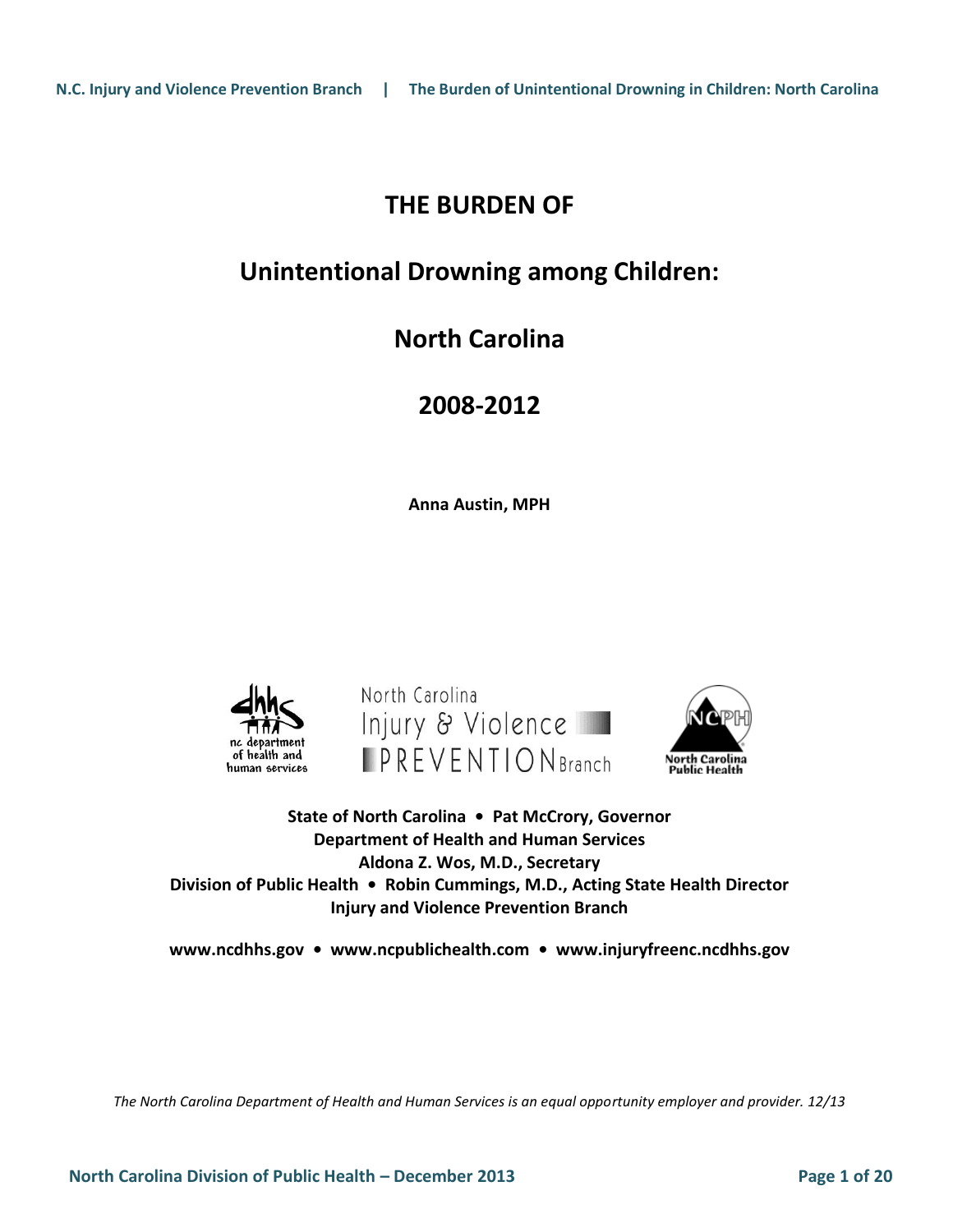## *Acknowledgements:*

#### **Contributors and Reviewers**

Scott K. Proescholdbell, MPH Head, Epidemiology and Surveillance Unit Injury and Violence Prevention Branch North Carolina Division of Public Health

Kathleen Creppage, MPH CDC/CSTE Applied Epidemiology Fellow Injury and Violence Prevention Branch North Carolina Division of Public Health

Anna Waller Research Associate Professor in Emergency Medicine Director of the Carolina Center for Health Informatics UNC Department of Emergency Medicine

We would like to acknowledge and thank our colleagues who contributed their time in reviewing and commenting on early drafts of this report. They include the Injury Epidemiology Surveillance Unit of the North Carolina Injury and Violence Prevention Branch and partners at the University of North Carolina-Chapel Hill.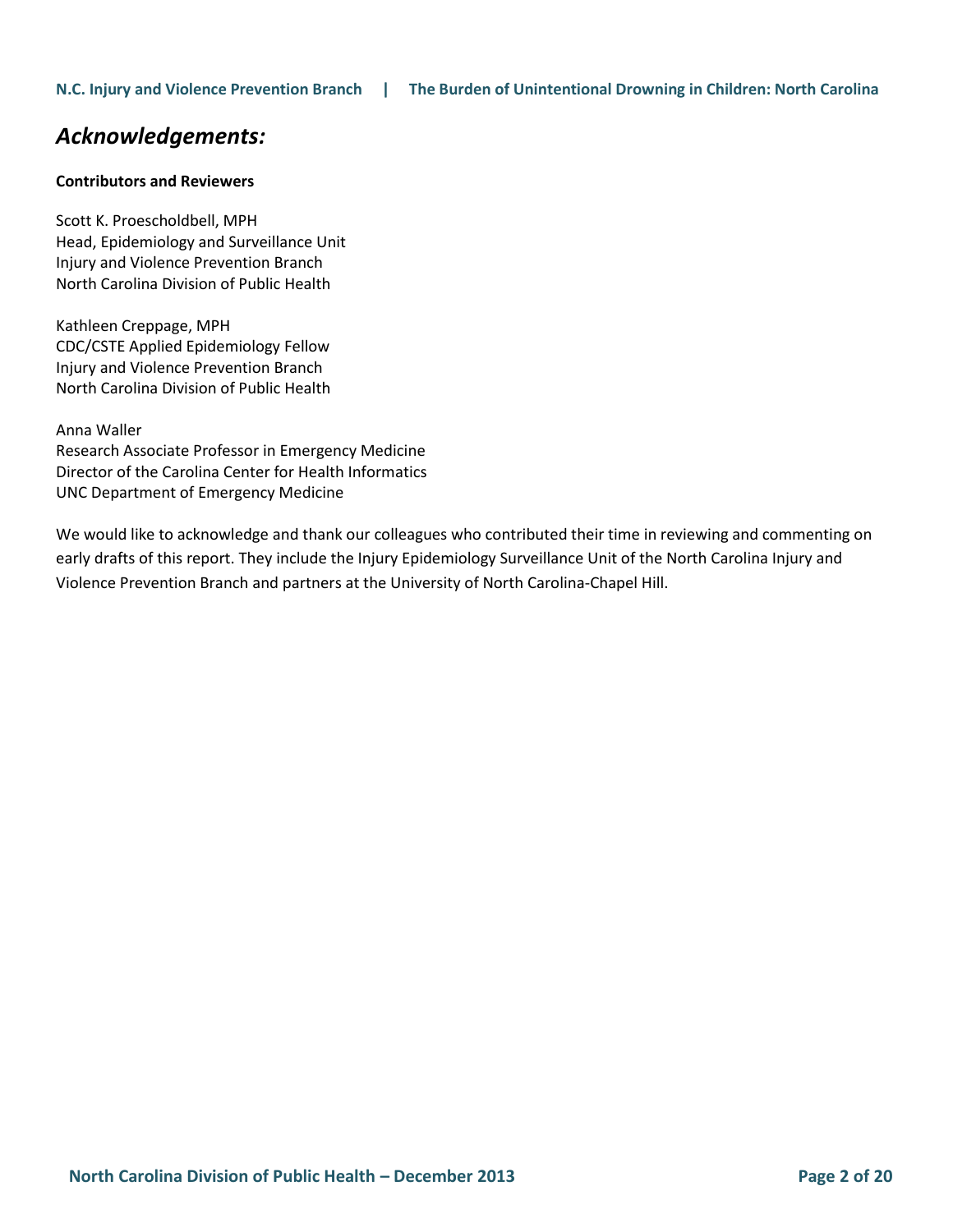# *Table of Contents:*

| Section 1: Overview and Trends of Unintentional Drowning among Children                                                               | 4              |  |  |  |  |
|---------------------------------------------------------------------------------------------------------------------------------------|----------------|--|--|--|--|
| Figure 1: Percent of Unintentional Injury Deaths due to Drowning among Children                                                       | $\overline{a}$ |  |  |  |  |
| Figure 2: Top 5 Leading Causes of Unintentional Injury Death among Children                                                           | 5              |  |  |  |  |
| Figure 3: The Injury Iceberg                                                                                                          | 6              |  |  |  |  |
| Figure 4: Rate of Unintentional Drowning Deaths among Children                                                                        | $\overline{7}$ |  |  |  |  |
| Section 2: Characteristics of Unintentional Drowning Deaths among Children                                                            |                |  |  |  |  |
| Table 1: Unintentional Drowning Deaths among Children under 18 by Sex, Race,<br>Hispanic-Ethnicity, and Age                           | 9              |  |  |  |  |
| Figure 5: Percent of Unintentional Drowning Deaths among Children under 18 by Age and Sex                                             | 10             |  |  |  |  |
| Figure 6: Unintentional Drowning Deaths among Children by County                                                                      | 11             |  |  |  |  |
| Section 3: Circumstances of Unintentional Drowning Deaths among Children                                                              | 12             |  |  |  |  |
| Figure 7: Unintentional Drowning Deaths among Children by Month                                                                       | 12             |  |  |  |  |
| Figure 8: Unintentional Drowning Deaths among Children by Place                                                                       | 13             |  |  |  |  |
| Figure 9: Unintentional Drowning Deaths among Children by Water Source                                                                | 13             |  |  |  |  |
| Section 4: Non-fatal Drowning Hospitalizations and Emergency Department Visits                                                        | 14             |  |  |  |  |
| Table 2: Sex and Age of Hospital Discharges and Emergency Department Visits<br>due to Unintentional Non-Fatal Drowning among Children | 14             |  |  |  |  |
| Figure 10: Emergency Department Visits due to Unintentional Non-Fatal Drowning among<br>Children by County                            | 15             |  |  |  |  |
| <b>Section 5: Conclusions</b>                                                                                                         | 16             |  |  |  |  |
| Section 6: Additional Sources of Information                                                                                          | 17             |  |  |  |  |
| <b>Section 7: Notes and Glossary</b>                                                                                                  | 18             |  |  |  |  |
| <b>Section 8: References</b>                                                                                                          | 19             |  |  |  |  |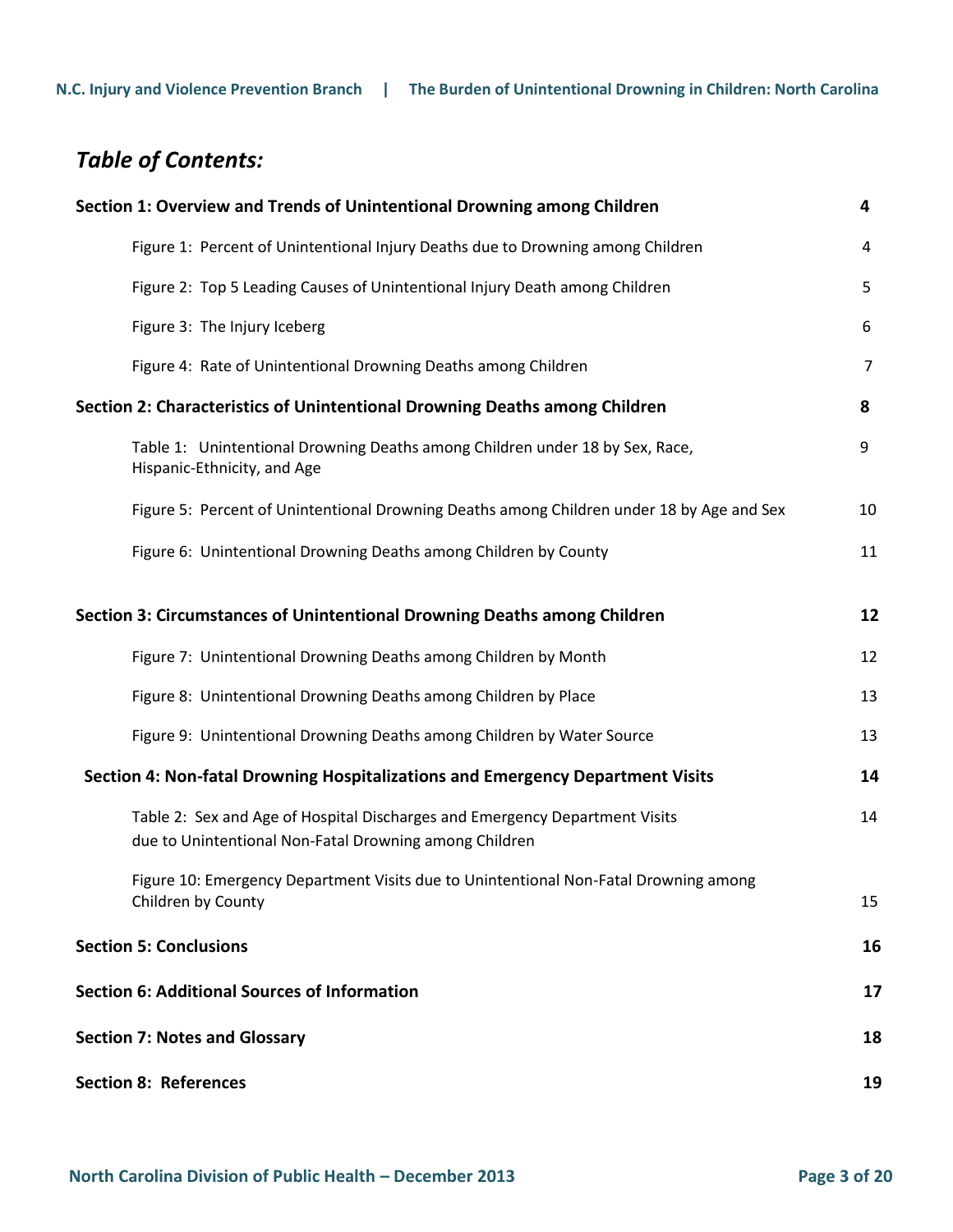## *Highlights:*

- **Between 2008 and 2012, 138 children under the age of 18 died as the result of unintentional drowning in North Carolina.**
- **The rate of unintentional drowning death among children was generally lower in North Carolina than in the U.S. as a whole.**
- **Among children, males were three times as likely to die as the result of unintentional drowning as females.**
- **Children between the ages of 0 and 4 had the highest rate of death due to unintentional drowning in North Carolina.**
- **Hospital discharges and emergency department visits for unintentional non-fatal drownings and non-fatal submersion injuries outnumbered deaths due to unintentional drownings between 2008 and 2012.**

## *Overview and Trends*

Unintentional injury is one of the leading causes of death among children under 18 years of age in the state of North Carolina. Of all causes of death, motor vehicle injuries and other unintentional injuries represent the third and fourth leading causes of death among children in North Carolina, surpassed only by perinatal conditions and congenital malformations. $^{1}$  In 2012 alone, unintentional injuries were the cause of 202 deaths in children under the age of 18.

A common form of unintentional injury death among children in North Carolina is drowning. Between 2008 and 2012, 138 child deaths were attributed to unintentional drowning. Drowning accounted for about 13 percent of all unintentional injury deaths among children under the age of 18 during this time period (Figure 1).

**Figure 1. Percent of Unintentional Injury Deaths due to Drowning among Children Under the Age of 18: North Carolina 2008-2012**



Data: Deaths, N.C. Center for Health Statistics, 2008-2012 Analysis: Injury Epidemiology and Surveillance Unit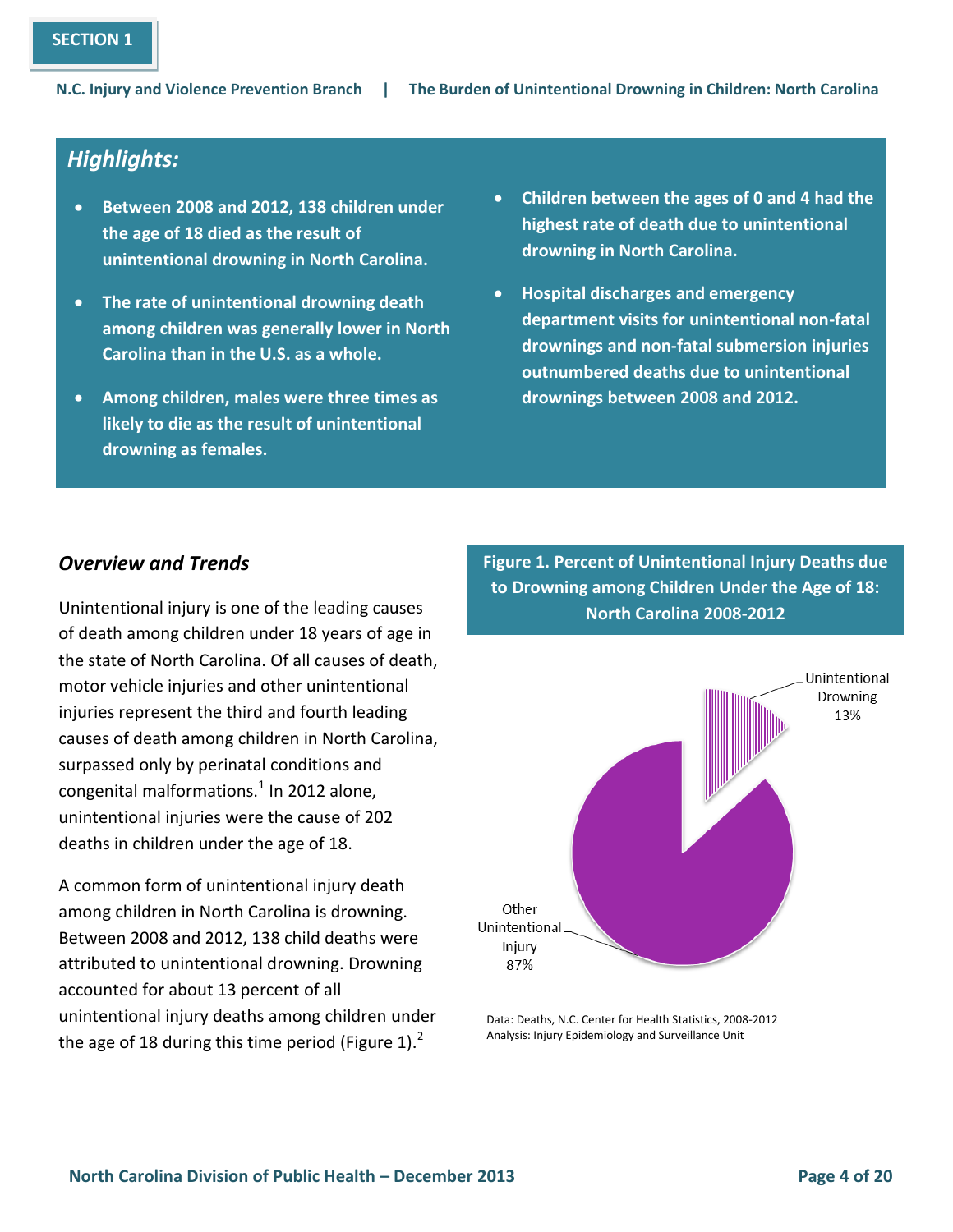Drowning was the third leading cause of unintentional injury death among children in North Carolina between 2008 and 2012 (Figure 2). While almost half (47.0%) of unintentional injury deaths among children during this period were attributed to motor vehicle crashes, drowning (13.4%) accounted for a substantial portion of unintentional injury deaths.<sup>1</sup>

Nationally, drowning is the second leading cause of unintentional injury death for children between the ages 0 and 14, second only to motor vehicle crashes. Each day in the United an unintentional drowning.<sup>3</sup>

**Figure 2. Top 5 Leading Causes of Unintentional Injury Death among Children Under 18: North Carolina 2008-2012**



**1,903**  Data: N.C. Center for Health Statistics, 2008-2012 Analysis: Injury Epidemiology and Surveillance Unit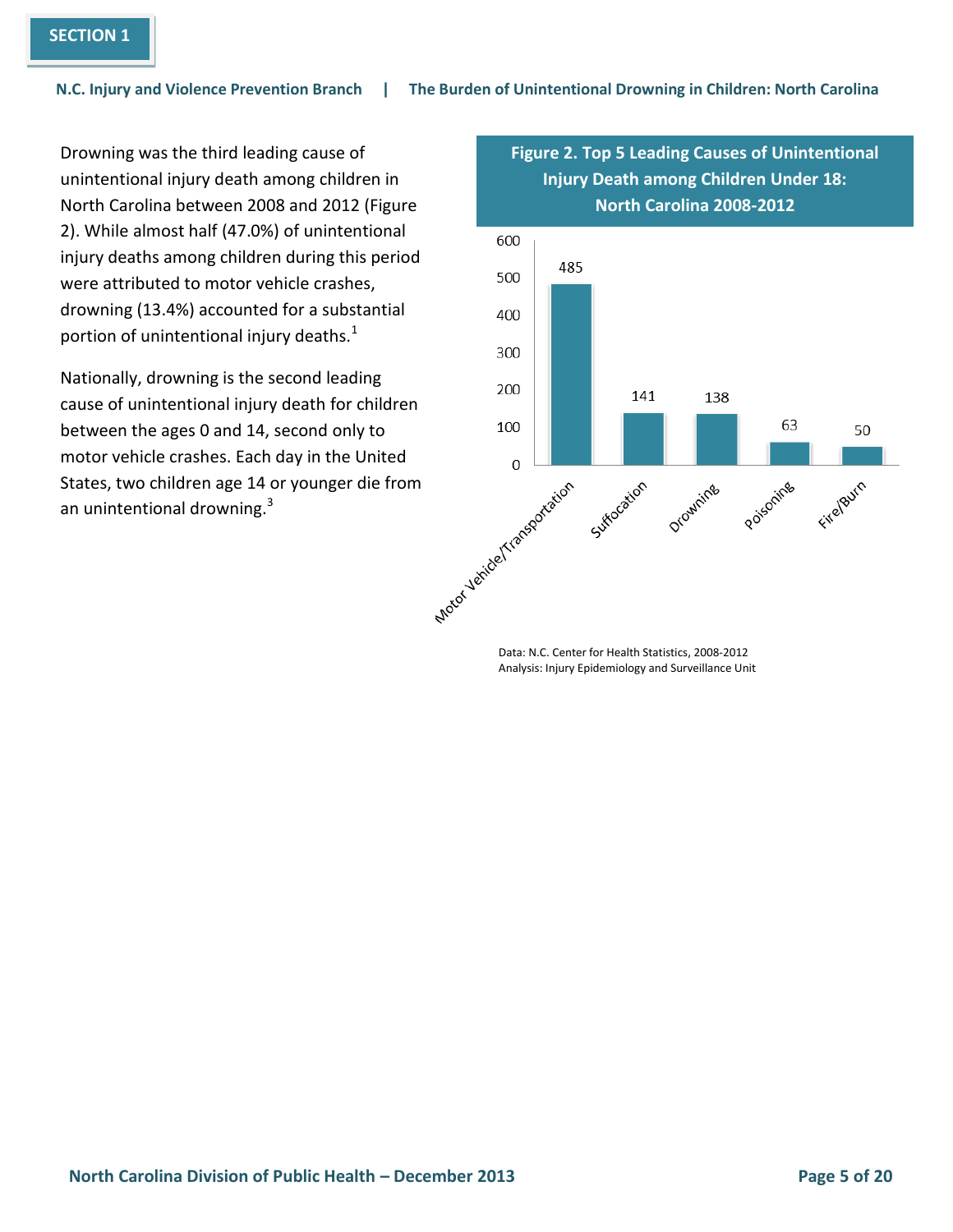**Figure 3. The Injury Iceberg—Unintentional Drowning among Children Under 18: North Carolina 2011**



Nationally, for every child who dies from an unintentional drowning, five or six more visit the emergency department (ED) for non-fatal drownings. In 2010, there were 886 unintentional drowning deaths among children under the age of 18 in the United States, but 6,012 visits to emergency departments for non-fatal drownings.<sup>4</sup> The number of children who receive outpatient care or seek no medical attention in the event of a non-fatal drowning is unknown, though they are expected to represent a relatively small portion of cases. Importantly, non-fatal drownings can cause severe morbidity among victims. These injuries can range in severity: an extreme severe brain damage that can result in long-term disabilities such as memory loss, learning disabilities and permanent loss of basic functioning (permanent vegetative state).<sup>5</sup>

The Injury Iceberg illustrates the overall burden that unintentional drowning places on children in North Carolina. Deaths account for only the "tip" of the iceberg with regard to unintentional drowning. In 2011, for each child death, there were 1.7 hospitalizations and 5.5 ED visits for non-fatal drownings (Figure 3).<sup>1, 6, 7</sup> Surveillance data are not available for outpatient clinics or for non-fatal drownings that are not medically attended, though these numbers are likely to be small.

.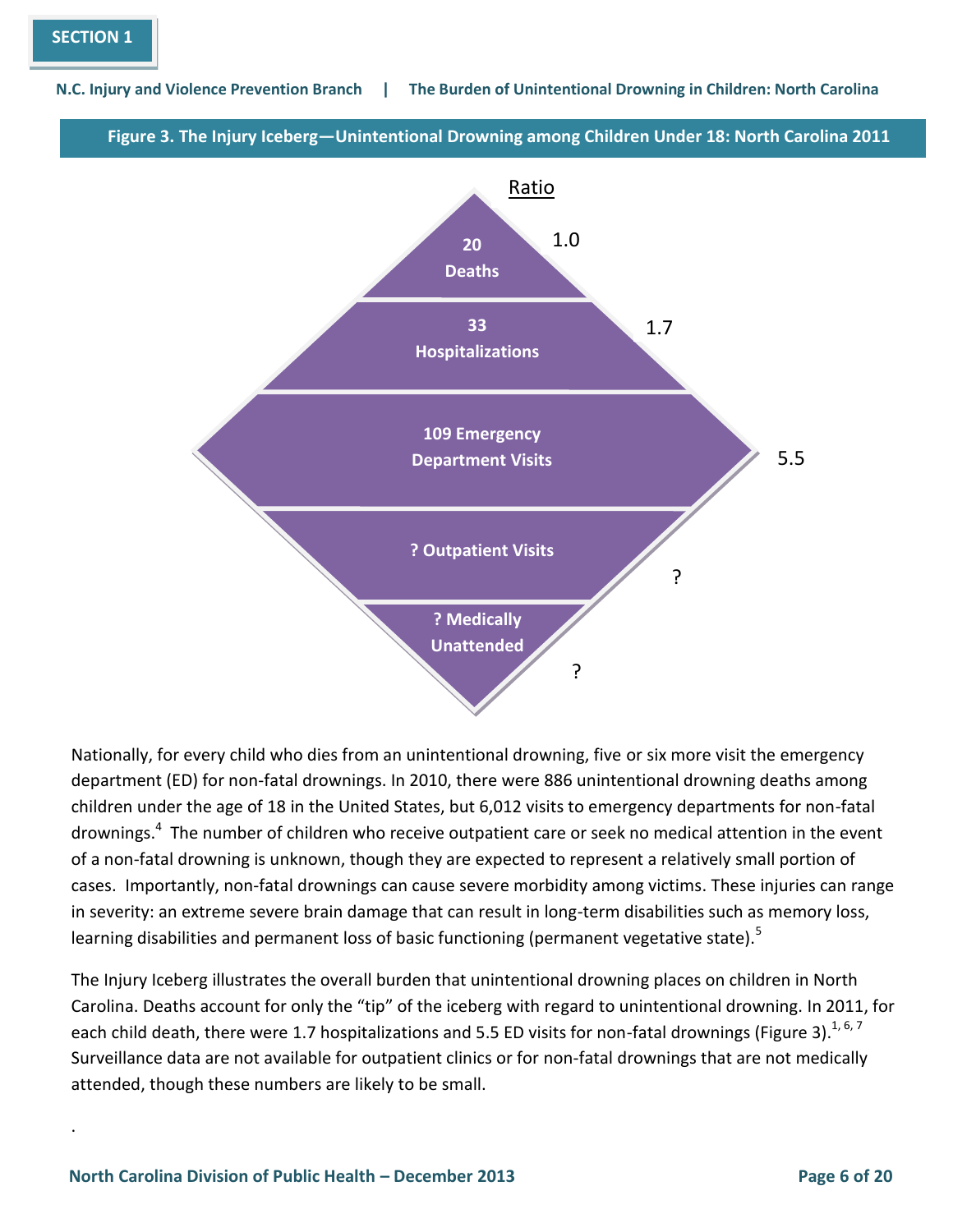Unintentional drowning deaths among children in North Carolina have varied over the past 12 years. The overall rate of unintentional drowning deaths among children was 1.2 per 100,000 (95% CI 0.6, 1.5) between 2000 and 2012. In 2012, the rate was 1.0, which is slightly less than the overall rate observed during this time period (Figure 4).

The national rate of unintentional drowning deaths among children has gradually declined since 2000. Between 2000 and 2010 (the most recent year for which national data are available), the overall rate of unintentional drowning death was 1.3 deaths per 100,000 children (95% CI 1.27, 1.32).<sup>4</sup> The rate of unintentional drowning death among children is generally lower in North Carolina than in the nation as a whole.



**Figure 4. Rate of Unintentional Drowning Deaths among Children Under 18: North Carolina and U.S. 2000-2012** 

WISQARS, 2000-2010 Analysis: Injury Epidemiology and Surveillance Unit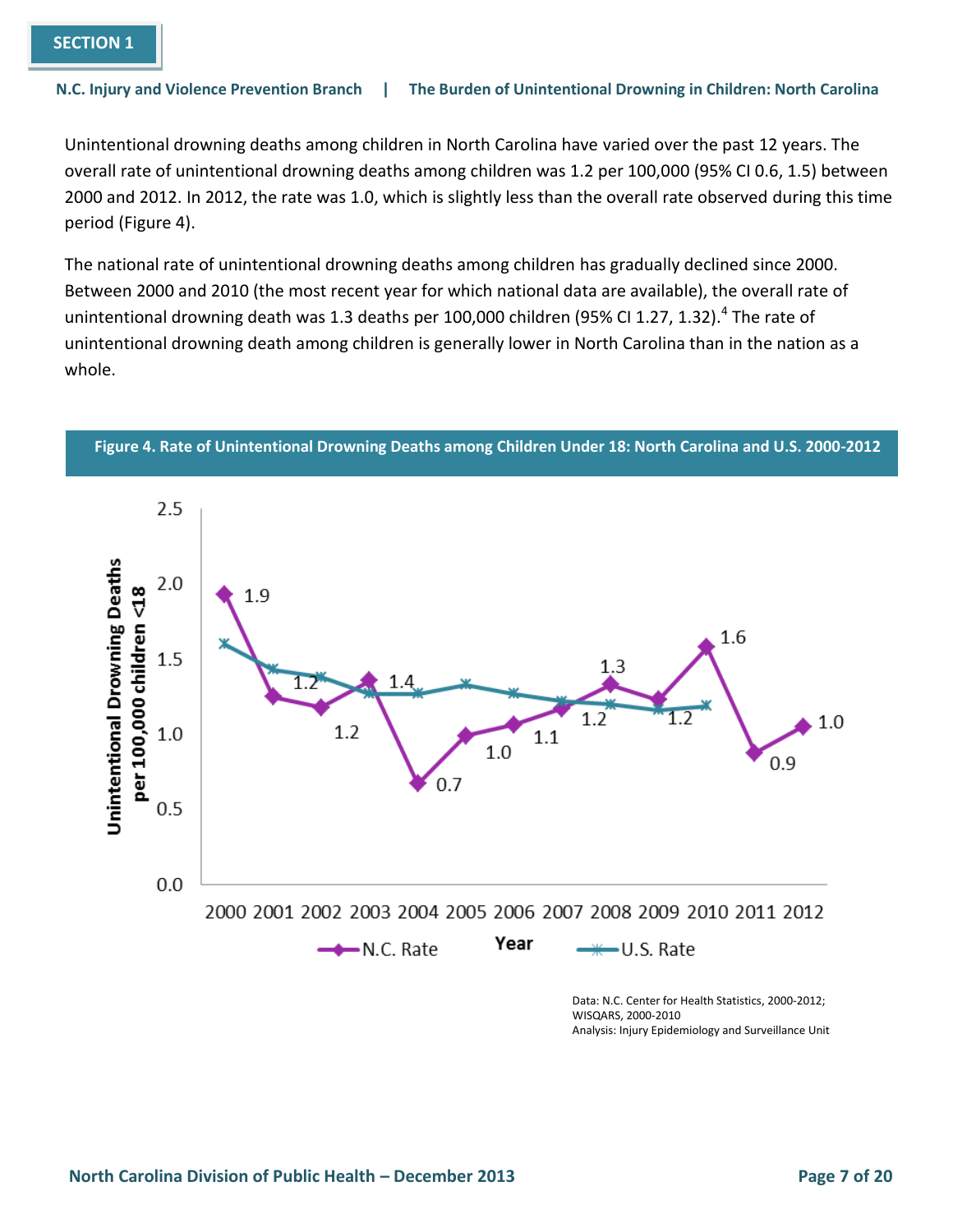## *Characteristics of Unintentional Drowning Deaths*

Between 2008 and 2012, there were 138 unintentional drowning deaths among children under the age of 18 in North Carolina. Table 1 provides the demographic characteristics of these deaths. In North Carolina, certain populations were at a greater risk of death due to unintentional drowning.

- Among children, males were considerably more likely to die as the result of an unintentional drowning than females. More than three-fourths (77.5%) of all unintentional drowning deaths in children were among males. Males under the age of 18 had a death rate of 1.8 per 100,000 residents (95% CI 1.5, 2.2) whereas females had a rate of 0.6 per 100,000 residents (0.4, 0.8).
- Hispanic (1.3, 95% CI 07. 1.9) and non-Hispanic (1.2, 95% CI 1.0 1.4) children had comparable rates of unintentional drowning deaths. Similarly, white (1.1, 95% CI 0.9 1.4) and black (1.3, 95% CI 0.8 1.7) children had comparable rates of unintentional drowning deaths.
- the ages of 0 and 4 had the highest rate of While unintentional drowning affects children of all ages, certain age groups are particularly vulnerable. Children between unintentional drowning death of all children under the age of 18 (2.3, 95% CI 1.8 2.9), a rate 3.3 times higher than the rate among children between the ages of 5 and 9 (0.7, 95% CI 0.4, 0.9).

## *Drowning:*

The World Health Organization (WHO) and the Centers for Disease Control and Prevention (CDC) define *drowning* as:

## *"the process of experiencing respiratory impairment from submersion or immersion in liquid".* <sup>8</sup>

Drownings can be fatal or non-fatal.

The main factors influencing drowning risk include:<sup>3</sup>

- **Lack of swimming ability** Participation in formal swimming lessons can reduce the risk of drowning, especially in children between the ages of 1 and  $4.9,10$
- **Lack of barriers such as pool fencing** Barriers are particularly important for preventing drowning in young children.<sup>11</sup>
- **Lack of close supervision** Drowning can happen quickly and quietly anywhere there is water. $3$
- **Location**
	- National data reveal that most young children drown in home swimming pools while the prevalence of drowning in lakes, rivers, and oceans increases with age.<sup>12</sup>
- **Failure to wear life jackets**
- **Alcohol use**
	- Alcohol use is a risk factor for drowning among adolescents and adults.<sup>12,13</sup>
- **Seizure disorders** Drowning is the most common cause of unintentional death among those with seizure disorders.<sup>14</sup>

**All drowning deaths, hospitalizations, and ED visits are classified using the World Health Organization's International Classification of Disease codes ICD-10 (deaths) and ICD-9-CM (nonfatal injuries). See the Notes (page 18) for additional information.**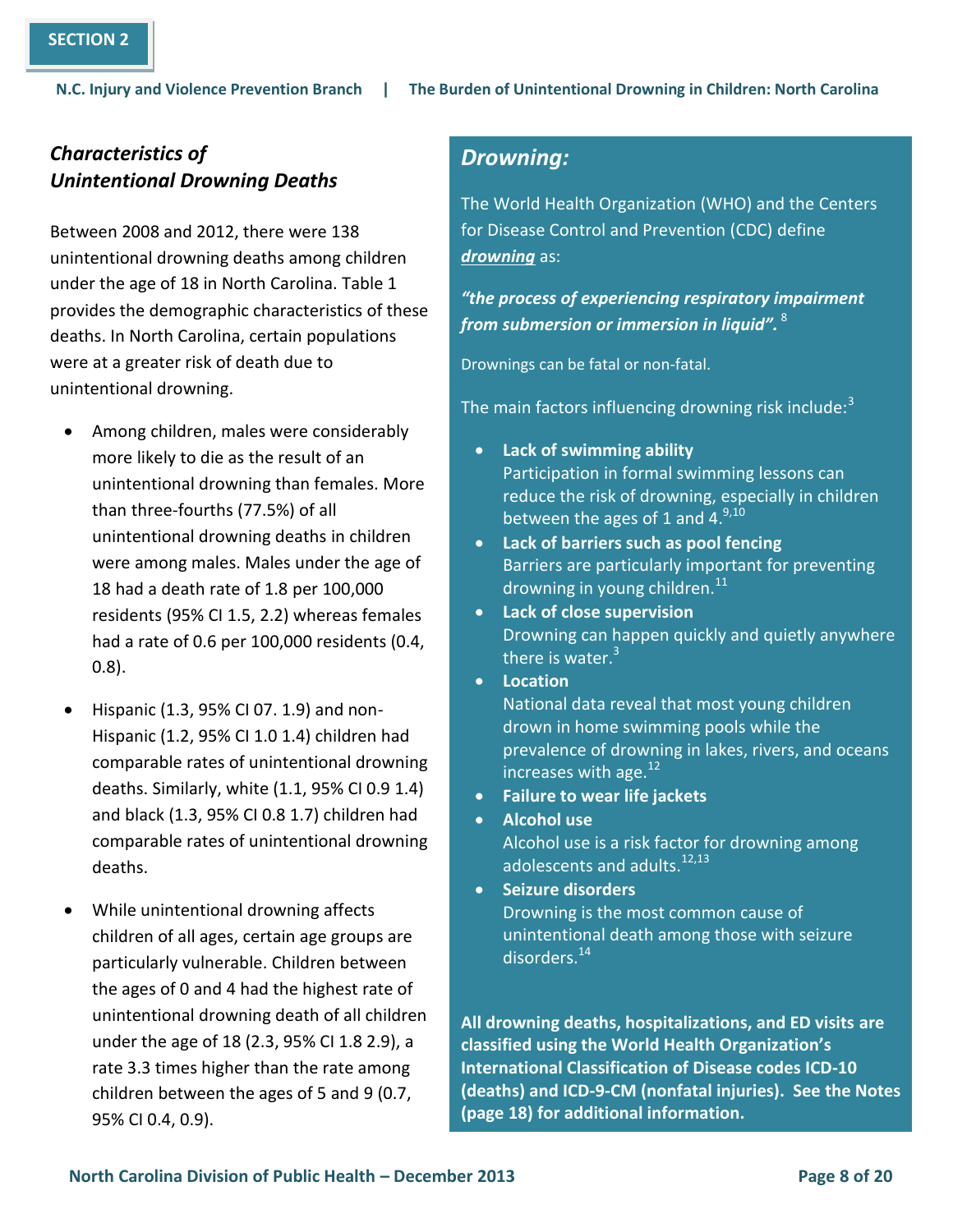### **Table 1. Unintentional Drowning Deaths among Children under the age of 18 by Sex, Race, Hispanic-Ethnicity, and Age: North Carolina 2008-2012**

|                                        |                 | <b>Number</b>  | Percent <sup>¥</sup> | Rate <sup>+</sup> | 95% Confidence<br>Interval |              |
|----------------------------------------|-----------------|----------------|----------------------|-------------------|----------------------------|--------------|
|                                        |                 |                |                      |                   | Lower                      | <b>Upper</b> |
| <b>Sex</b>                             |                 |                |                      |                   |                            |              |
|                                        | Male            | 107            | 77.5%                | 1.8               | 1.5                        | 2.2          |
|                                        | Female          | 31             | 22.5%                | 0.6               | 0.4                        | 0.8          |
| <b>Hispanic Ethnicity</b> <sup>§</sup> |                 |                |                      |                   |                            |              |
|                                        | Hispanic        | 20             | 14.5%                | 1.3               | 0.7                        | 1.9          |
|                                        | Non-Hispanic    | 117            | 84.7%                | 1.2               | 1.0                        | 1.4          |
| Race                                   |                 |                |                      |                   |                            |              |
|                                        | Asian           | 6              | 4.3%                 | $\ast$            | $\ast$                     | $\ast$       |
|                                        | American Indian | $\overline{4}$ | 2.9%                 | $\ast$            | $\ast$                     | $\ast$       |
|                                        | <b>Black</b>    | 37             | 26.8%                | 1.3               | 0.8                        | 1.7          |
|                                        | Other           | $\overline{2}$ | 1.4%                 | $\ast$            | $\ast$                     | $\ast$       |
|                                        | White           | 89             | 64.5%                | 1.1               | 0.9                        | 1.4          |
| <b>Age Group</b>                       |                 |                |                      |                   |                            |              |
|                                        | $0 - 4$         | 75             | 54.3%                | 2.3               | 1.8                        | 2.9          |
|                                        | $5 - 9$         | 21             | 15.2%                | 0.7               | 0.4                        | 0.9          |
|                                        | $10 - 14$       | 14             | 10.1%                | $\ast$            | $\ast$                     | $\ast$       |
|                                        | $15 - 17$       | 28             | 20.3%                | 1.5               | 0.9                        | 2.0          |
| <b>Total</b>                           |                 | 138            | 100.0%               | 1.2               | 1.0                        | 1.4          |

\*Rate is based on fewer than 20 deaths and is considered statistically unreliable.

¥ Percents many not sum to 100% due to rounding and missing values.

†All rates are per 100,000 North Carolina residents.

<sup>§</sup>Missing 1 of unknown ethnicity.

Data: N.C. Center for Health Statistics, 2008-2012 Analysis: Injury Epidemiology and Surveillance Unit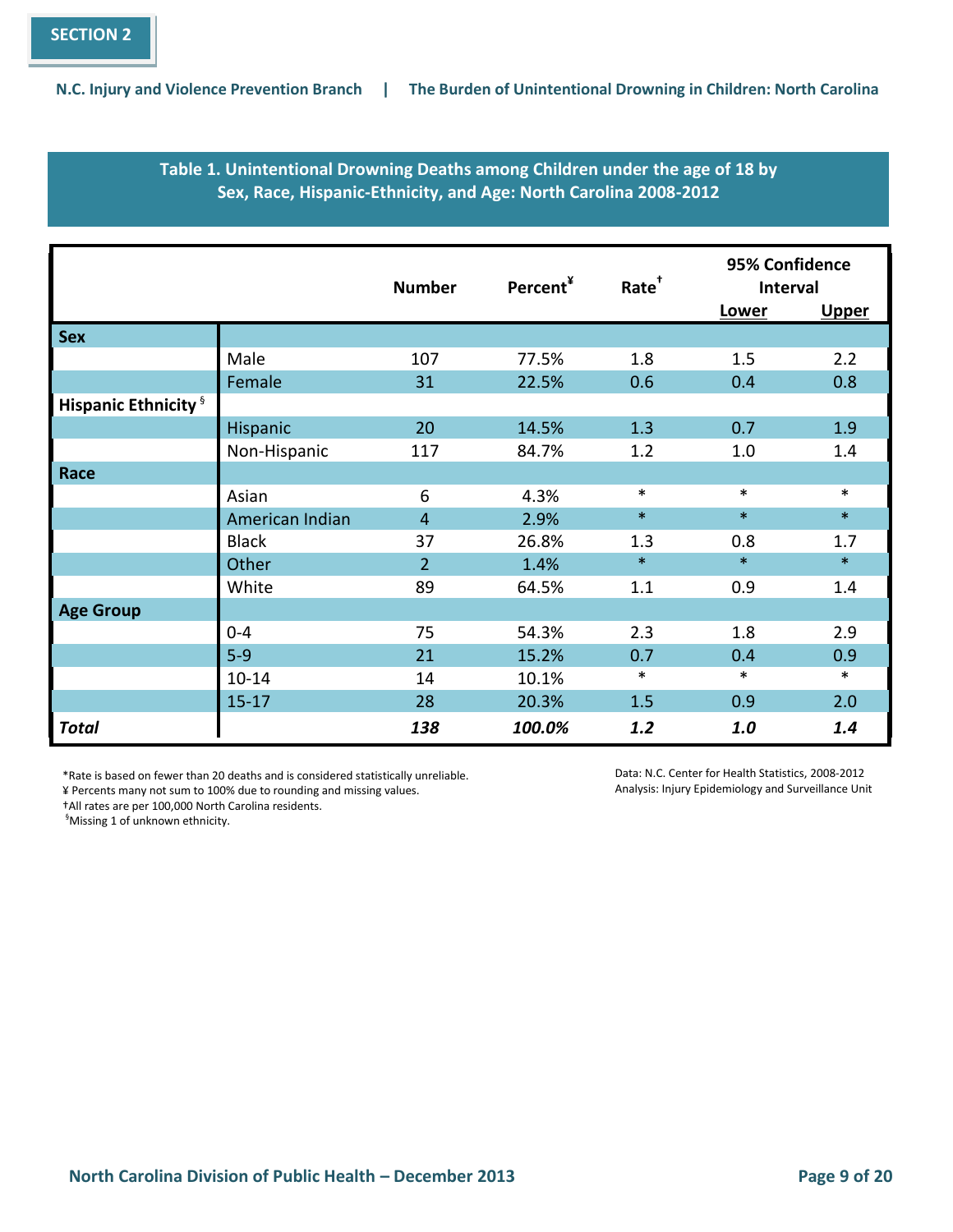The risk of unintentional drowning death differs by age and sex among children in North Carolina (Figure 4).

- Between 2008 and 2012, males represented a greater percentage of all unintentional drowning deaths than females across all age groups.
- For males, the highest prevalence of unintentional drowning death was at ages 2 and 3 years while for females, the highest prevalence was for ages 1 and 2 years during this time period.
- Figure 5 is best described as U-shaped, meaning that the highest risk of death due to unintentional drowning was among the youngest and the oldest children. For children between the ages of 15 and 17, the risk is almost entirely driven by the numbers among males.

Such trends are not unique to North Carolina. Nationally, males have higher rates of death due to unintentional drowning in comparison to females for all age groups. In addition, children under the age of 4 in the U.S. have the highest risk of death due to unintentional drowning compared to children of other ages.<sup>4</sup>



Data: N.C. Center for Health Statistics, 2008-2012 Analysis: Injury Epidemiology and Surveillance Unit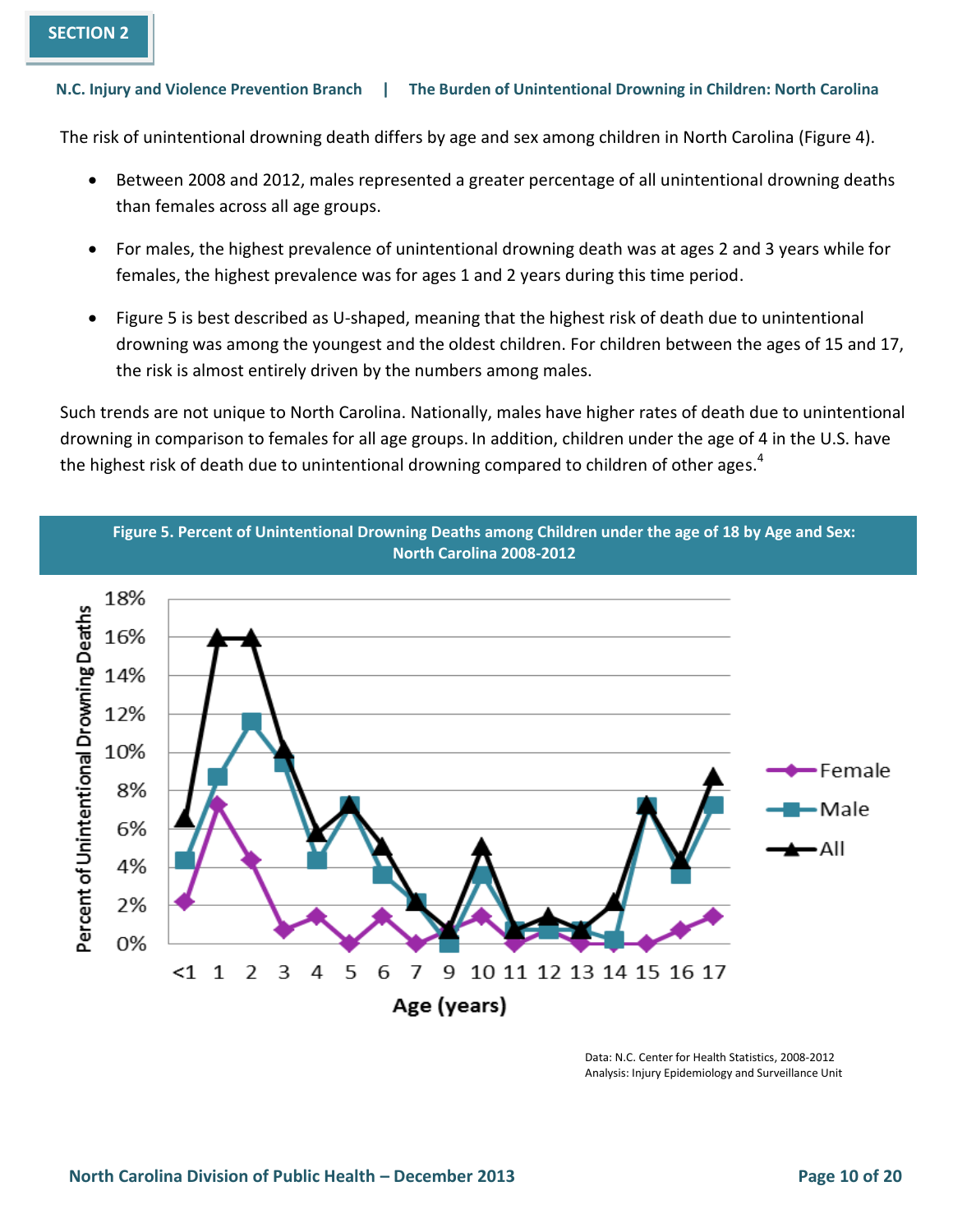Figure 6 presents the number of unintentional drowning deaths among children under the age of 18 between 2008 and 2012 by county of residence. Please note that the county in which the victim lived is not necessarily the county in which the drowning took place or the death occurred.

- A total of 42 counties had no child resident deaths due to unintentional drowning between 2008 and 2012.
- The majority of the remaining counties had one or two child residents die as the result of unintentional drowning during this time period.
- Mecklenburg and Cumberland counties had the highest counts of child resident deaths due to unintentional drowning between 2008 and 2012 with 12 and 13 deaths, respectively. The county with the next highest count was Wake County, which had six deaths.

**Figure 6: Unintentional Drowning Deaths among Children under 18 by County of Residence: North Carolina 2008-2012**



Data: N.C. Center for Health Statistics, 2008-2012 Analysis: Injury Epidemiology and Surveillance Unit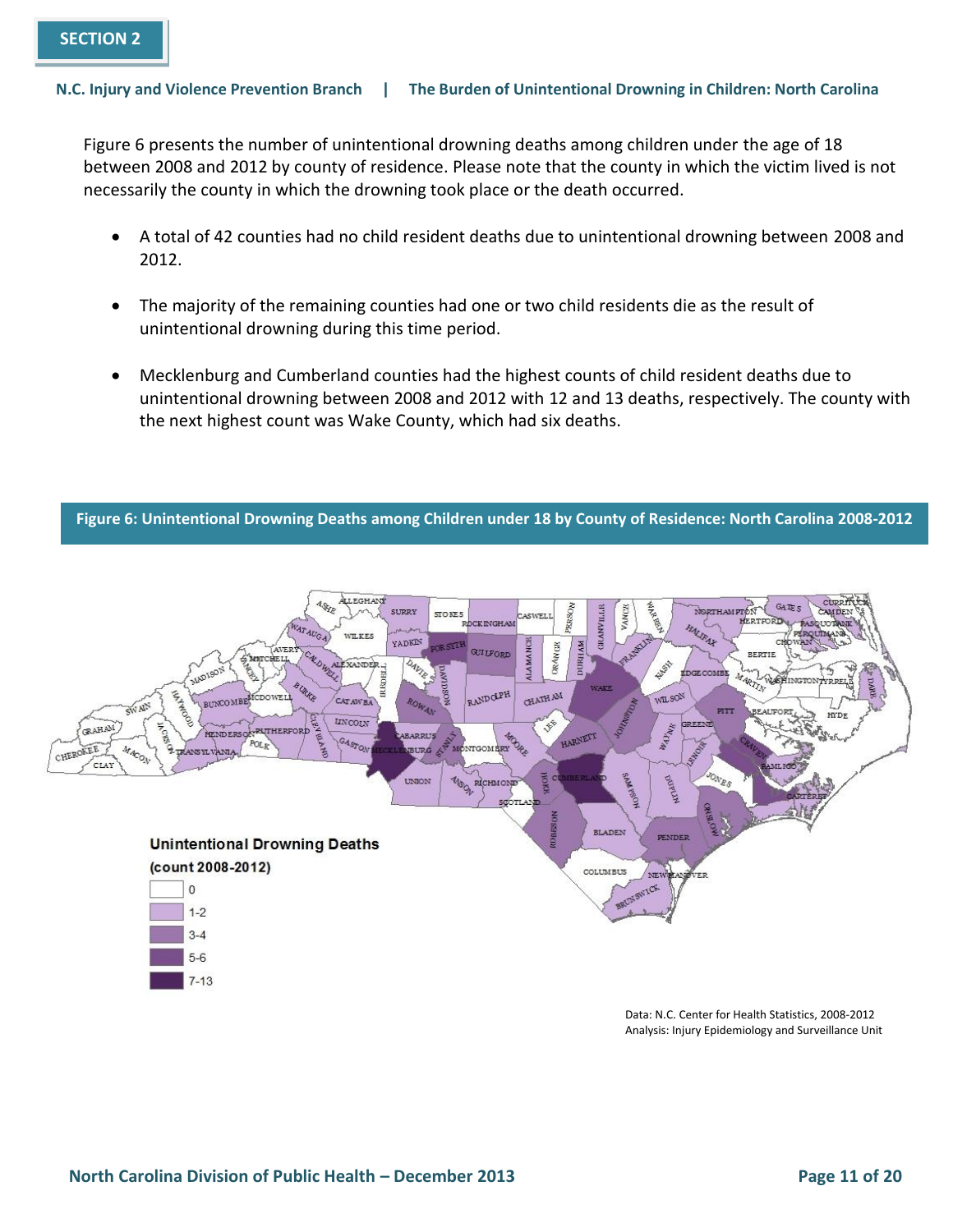## *Circumstances of Unintentional Drowning Deaths*

Almost half (49.3%) of unintentional drowning deaths among children between 2008 and 2012 occurred during the summer months (Figure 7).

- Beginning in January, the number of unintentional drowning deaths among children in each month gradually increased through June.
- June, July, and August had the highest number of deaths with 25, 22, and 21 deaths respectively.
- At the end of the summer months, the number of deaths in each month dropped and continued to decrease through the end of the year with only one child death due to unintentional drowning in December.



#### **Figure 7. Number of Unintentional Drowning Deaths among Children under 18 by Month: North Carolina 2008-2012**

## *Drowning:*

Deaths due to unintentional drowning are *preventable.*  There are several measures that can be taken to protect against the risk of drowning among children, including:<sup>3,15</sup>

- **Teaching children how to swim**
- **Learning CPR** In the time it takes for paramedics to arrive, CPR can save a child's life. **Fencing off access to pools**
- Barriers help to prevent unsupervised access to pools. Pool fences should be at least four feet high and have self-closing and self-latching gates that open outward and are out of the reach of children.
- **Requiring children to use the Buddy System when swimming**
- **Selecting swimming sites with life guards**
- **Designating an adult to closely watch children in or around water**

"Touch supervision" is recommended for very young children. This means the supervisor is close enough to touch each of the children at all times. The supervising adult should not be involved in any other activity such as reading, texting, or talking on the phone while watching the children.

- **Using U.S. Coast Guard approved life jackets** Air-filled or foam toys such as water wings, noodles, or inner-tubes should not be used in the place of life jackets.
- **Ensuring that children do not hyperventilate before swimming underwater and do not try to hold their breath for long periods of time underwater.**

Such actions can cause children to pass out and drown.

Data: NC Center for Health Statistics, 2008-2012 Analysis: Injury Epidemiology and Surveillance Unit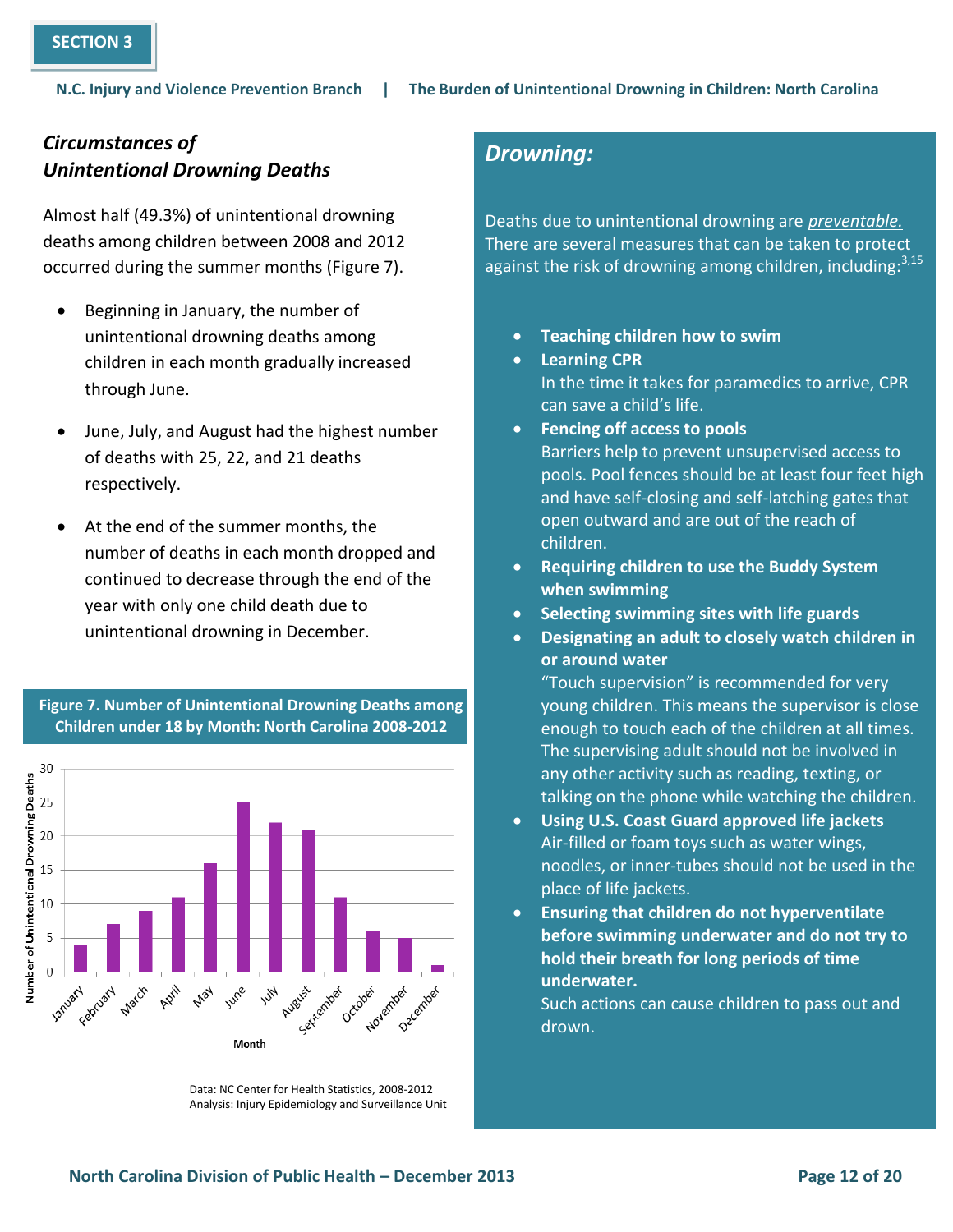Many (42.8%) of the unintentional drowning deaths among children between 2008 and 2012 took place at home (Figure 8). The most common specified water sources involved in these deaths were swimming pools followed by natural water sources (Figure 9).

- Over half (51%) of unintentional drowning deaths among children during this time period occurred while the child was already in the water as opposed to occurring after a fall into the water.
- Of the 59 unintentional drowning deaths that took place at home during this time period, 22 (37.3%) occurred in a swimming pool.
- A substantial number of unintentional drownings took place in an unspecified place (22.5%) and involved an unspecified water source (46.4%) making the circumstances surrounding these deaths difficult to categorize.

### **among Children under 18 by Place: North Carolina 2008-2012** Home Other Specified Place Place of Drowning Unspecified Place Street or Highway **Industrial Area Public Building** Recreation/Sport Area  $\overline{0}$ 10 20 30 40 50 60 70 **Number of Unintentional Drowning Deaths**

**Figure 8: Unintentional Drowning Deaths** 





Data: N.C. Center for Health Statistics, 2008-2012 Analysis: Injury Epidemiology and Surveillance Unit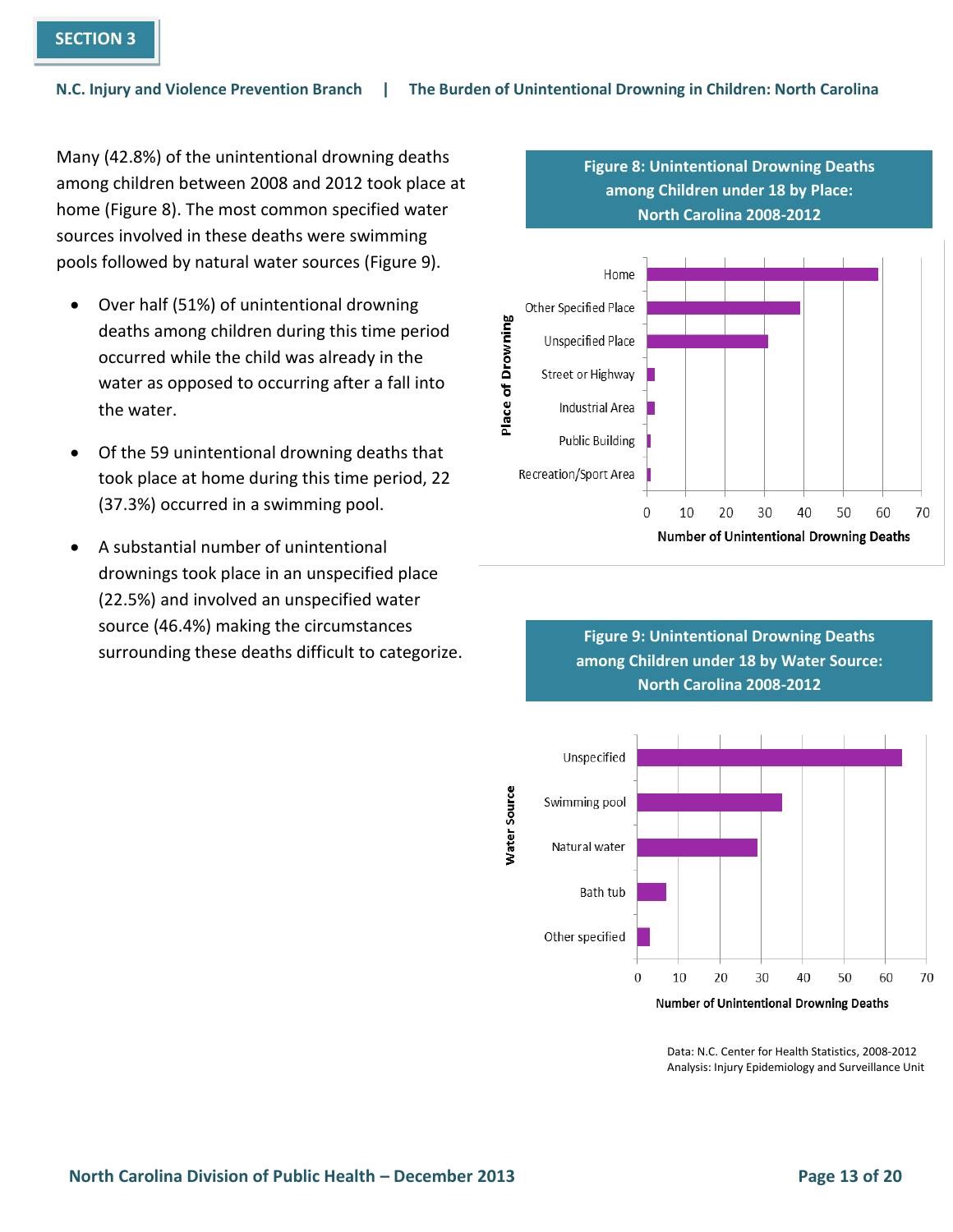## *Non-fatal Drowning Hospital Discharges and Emergency Department (ED) Visits*

Deaths make up only a portion of all unintentional drownings. Hospital discharge records and ED visit data provide additional insight into the extent of unintentional non-fatal drownings among children in North Carolina. These numbers

**In 2011, the median hospital bill for all hospital discharges due to unintentional non-fatal drownings among children was** *\$6,285* **(\$873 - \$311,646). The total hospital charges for North Carolina were over** *\$900,000.*

may not provide the full picture of non-fatal drownings in North Carolina , but it is unlikely that many nonfatal drownings are treated in outpatient clinics or at home. Table 2 presents hospital discharge and ED visit data among children under the age of 18:

- Hospitalizations and ED visits due to unintentional non-fatal drownings displayed similar patterns by age and sex as fatal unintentional drownings.
- Males had a higher rate of hospitalizations and ED visits due to non-fatal drownings than females.
- The highest rate of hospitalizations and ED visits due to non-fatal drownings was among the youngest children. Children between the ages of 0 and 4 had a hospitalization rate of 3.3 per 100,000 residents (95% CI 2.6, 3.9) between 2008 and 2011 and an ED visit rate of 10.5 per 100,000 residents (9.3, 11.8) between 2008 and 2012.

**Table 2. Sex and Age of Hospital Discharges (2008-2011) and Emergency Department Visits (2008-2012) due to Unintentional Non-Fatal Drowning among Children under the age of 18: North Carolina** 

|                  |           | <b>Hospital Discharges</b> |                   |        |              | <b>Emergency Department Visits</b> |                   |       |              |
|------------------|-----------|----------------------------|-------------------|--------|--------------|------------------------------------|-------------------|-------|--------------|
|                  |           |                            | 95% CI            |        |              |                                    | 95% CI            |       |              |
|                  |           | <b>Number</b>              | Rate <sup>+</sup> | Lower  | <b>Upper</b> | <b>Number</b>                      | Rate <sup>+</sup> | Lower | <b>Upper</b> |
| Gender           |           |                            |                   |        |              |                                    |                   |       |              |
|                  | Male      | 83                         | 1.8               | 1.4    | 2.2          | 379                                | 6.5               | 5.9   | 7.2          |
|                  | Female    | 52                         | 1.2               | 0.9    | 1.5          | 239                                | 4.3               | 3.8   | 4.8          |
| <b>Age Group</b> |           |                            |                   |        |              |                                    |                   |       |              |
|                  | $0 - 4$   | 84                         | 3.3               | 2.6    | 3.9          | 336                                | 10.5              | 9.4   | 11.6         |
|                  | $5-9$     | 20                         | 0.8               | 0.4    | 1.1          | 100                                | 3.1               | 2.5   | 3.8          |
|                  | $10 - 14$ | 21                         | 0.9               | 0.5    | 1.2          | 109                                | 3.5               | 2.8   | 4.2          |
|                  | $15 - 17$ | 10                         | $\ast$            | $\ast$ | $\ast$       | 73                                 | 3.9               | 3.0   | 4.8          |
| <b>Total</b>     |           | 135                        | 1.5               | 1.2    | 1.7          | 618                                | 5.4               | 5.0   | 5.9          |

\*Rate is based on fewer than 20 deaths and is considered statistically unreliable †All rates are per 100,000 North Carolina residents.

Data: Hospital Discharges, N.C. Center for Health Statistics, 2008-2011; ED Visits, N.C. DETECT, 2008 -2012

Analysis: Injury Epidemiology and Surveillance Unit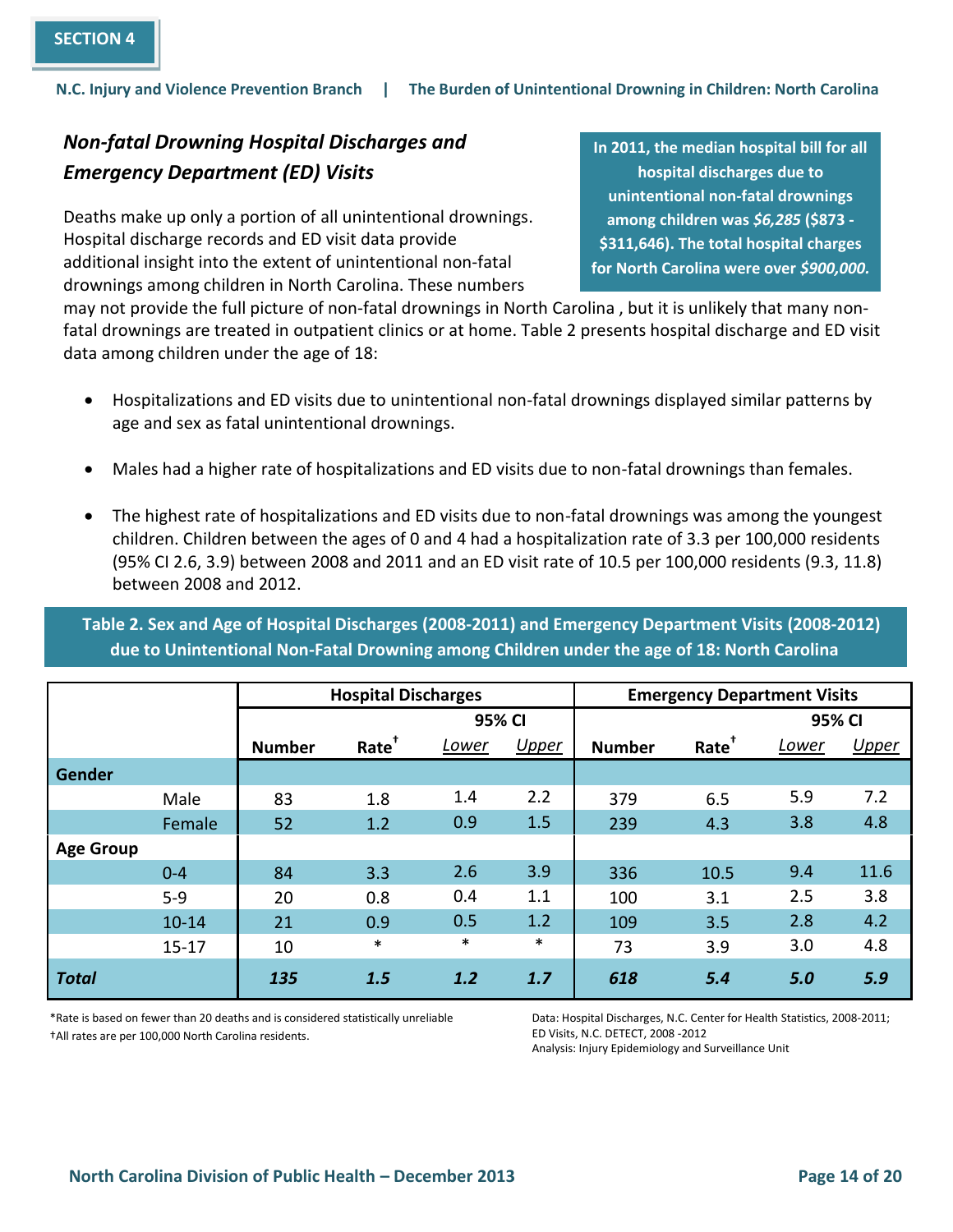Figure 10 presents the number of Emergency Department visits due to unintentional non-fatal drowning among children under the age of 18 between 2008 and 2012 by county of residence. Please note that the county in which the victim lived is not necessarily the county in which the drowning took place or ED visit occurred.

- A total of 19 counties had no child resident ED visits due to non-fatal drowning between 2008 and 2012.
- The majority of the remaining counties had between one and 19 child residents visit the ED as the result of non-fatal drowning during this time period.
- Wake and Mecklenburg counties had the highest counts of child resident ED visits due to non-fatal drowning between 2008 and 2012 with 55 and 63 visits, respectively. The county with the next highest count was Cumberland County, which had 26 visits.

**Figure 10: Emergency Department Visits due to Unintentional Non-Fatal Drowning among Children under 18 by County of Residence: North Carolina 2008-2012**



 $20 - 63$ 

Data: N.C. DETECT, 2008 -2012 Analysis: Injury Epidemiology and Surveillance Unit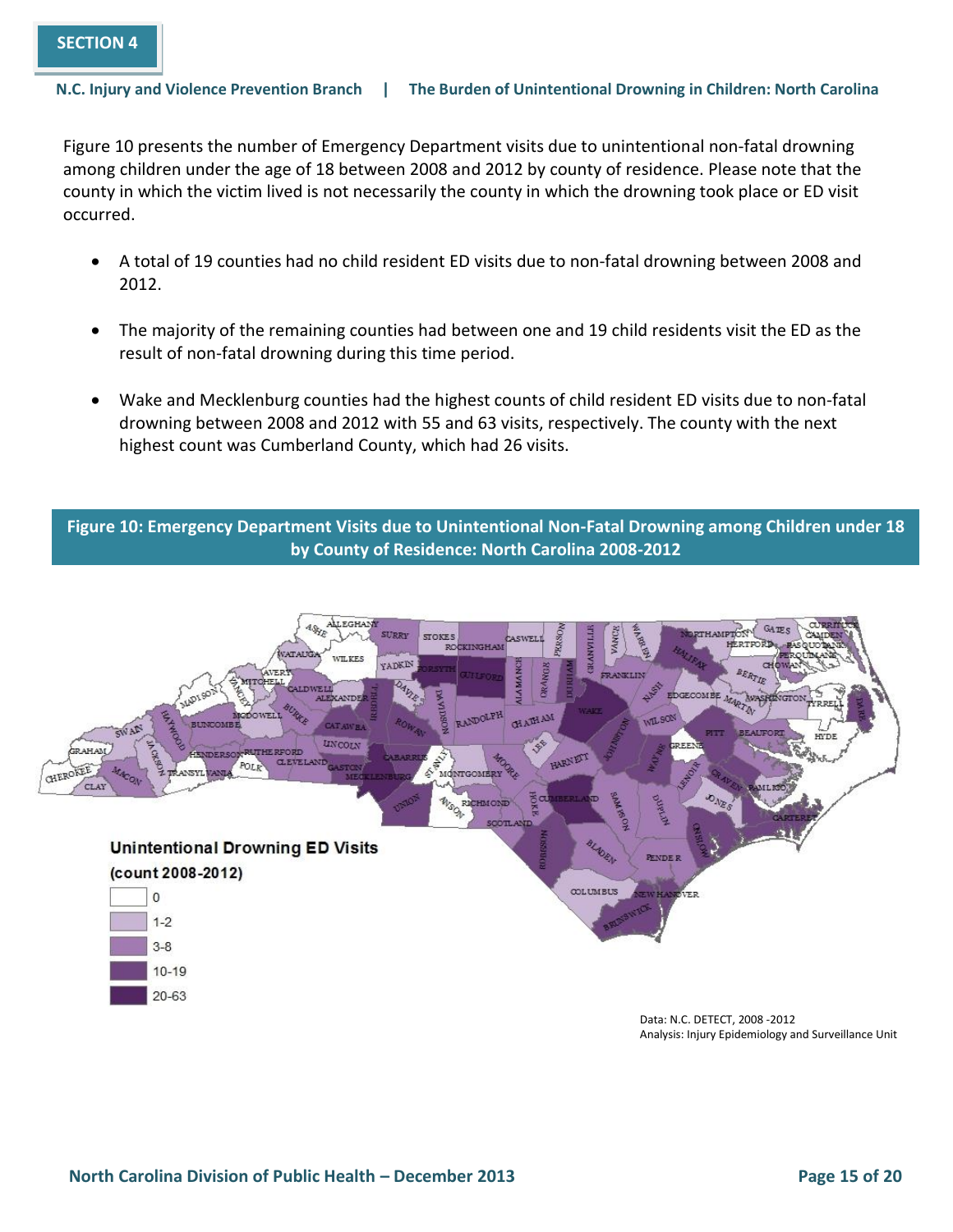## *Conclusions:*

Unintentional drowning is an important source of morbidity and mortality among children under the age of 18 in North Carolina. Of significance is the fact that unintentional drownings are predictable and preventable, with certain circumstances increasing risk and certain demographic groups particularly vulnerable. Advocacy and educational groups, government organizations, policy makers and parents can work together to take the steps necessary to decrease the toll that unintentional drownings takes on children, families and communities each year. Continuing population-based surveillance will be essential to providing data on changing trends in unintentional drowning as well as informing the development of appropriate interventions.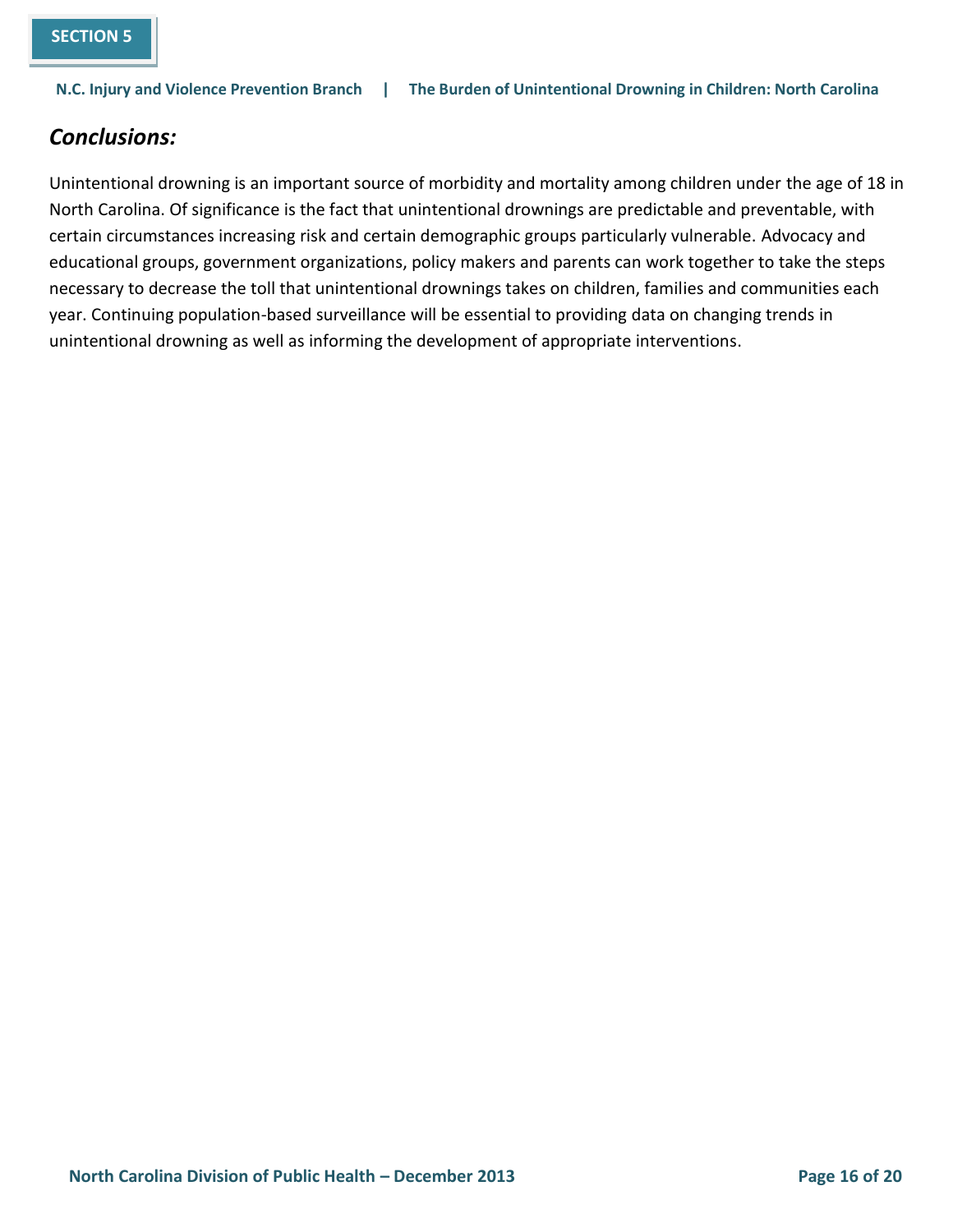## *Additional Sources of Information:*

### **North Carolina:**

**North Carolina Division of Public Health, Injury and Violence Prevention Branch** 

Email: [beinjuryfreenc@dhhs.nc.gov](mailto:beinjuryfreenc@dhhs.nc.gov) Website: [www.injuryfreenc.ncdhhs.gov](http://www.injuryfreenc.ncdhhs.gov/)

**Safe Kids North Carolina** Email: Kelly.Ransdell@ncdoi.gov Website: http://www.ncdoi.com/OSFM/SafeKids

### **National:**

**Centers for Disease Control and Prevention, National Center for Injury Prevention and Control Safe Child Home: Drownings** Email: [cdcinfo@cdc.gov](mailto:cdcinfo@cdc.gov) Website: http://www.cdc.gov/SafeChild/Drowning

**U.S. Consumer Product Safety Commission Drowning Prevention Toolkit** Website: http://www.cpsc.gov/en/Safety-Education/Neighborhood-Safety-Network/Toolkits/Drowning-Prevention **Pool Safely** Email: poolsafely@cpsc.gov Website: http://www.poolsafely.gov

**Safe Kids Worldwide Water Safety**  Email: esamuel@safekids.org Website: http://www.safekids.org/water-safety

### **National Drowning Prevention Alliance**

Email: kim@ndpa.org Website: http://ndpa.org/home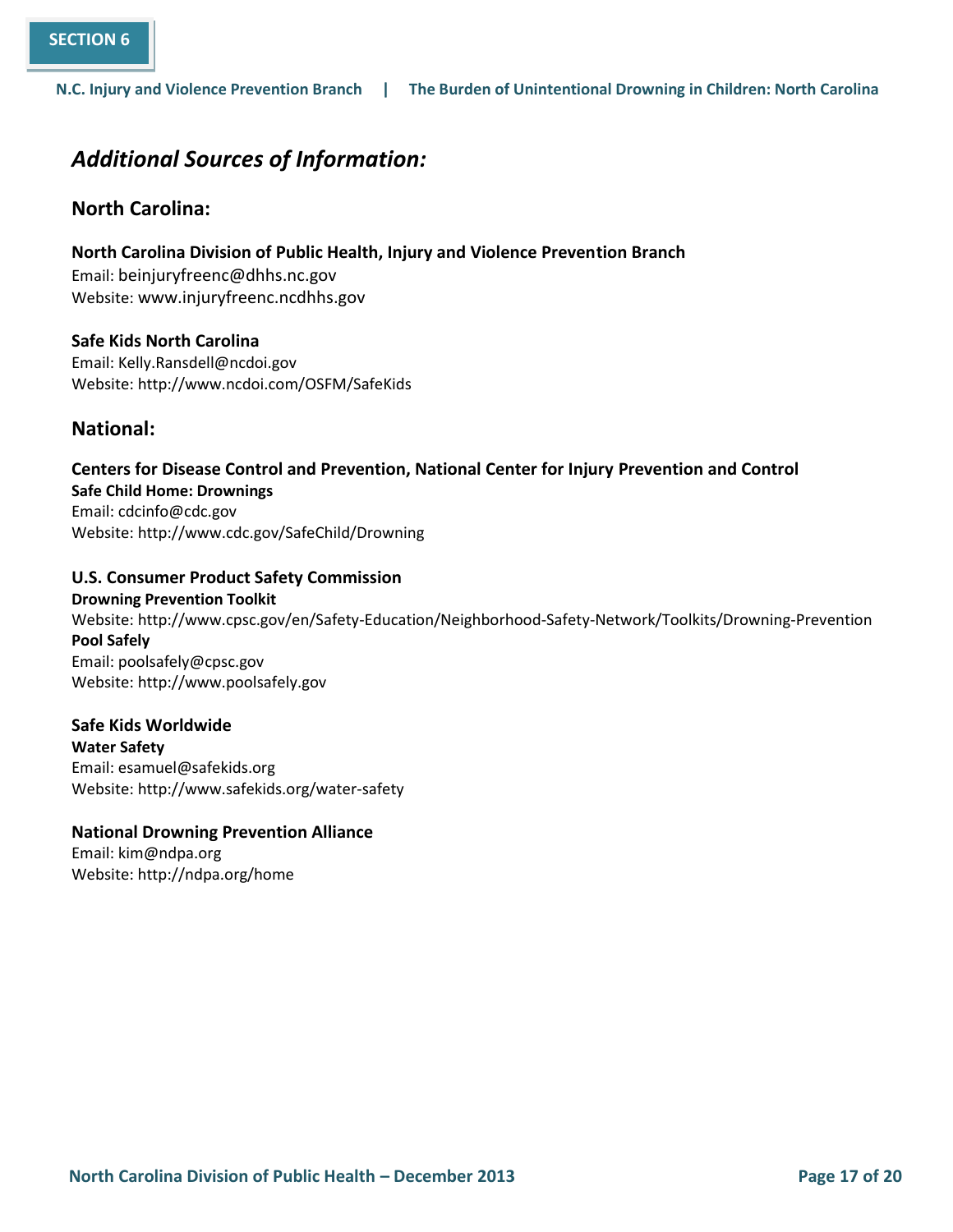#### *Notes*

**Rates**: All rates (unless documented otherwise) are per 100,000 North Carolina residents. Rates are not age-adjusted unless labeled as such.

**95% Confidence Intervals**: Data are frequently reported as point estimates with an associated 95% confidence interval. A confidence interval is the range of values within which the expected "true" value falls 95% of the time. In general, a rate with a large numerator will have a narrower 95% confidence interval than a rate with a small numerator.<sup>17</sup>

**Population Estimates**: The North Carolina State Center for Health Statistics provided population data for the years 2000-2012. These estimates originate from the National Center of Health Statistics' Bridged Population Files.

**Death Data**: The North Carolina State Center for Health Statistics provided death certificate data for every death in North Carolina. Only North Carolina residents with a North Carolina county address were considered in our analyses. Deaths were limited to events in which the primary cause of death was identified as an injury. Primary cause of death was assigned with the International Classification,  $10^{th}$  Revision (ICD-10) codes. The coding used to classify unintentional drowning was: W65-74. **Hospital Discharge Data**: The North Carolina Center for Health Statistics provided hospital discharge data for every hospital discharge of North Carolina residents. A hospital discharge occurs after a patient leaves a hospital following admission. This data does not represent number of patients, but number of discharges (multiple discharges per patient are possible). Cause of injury was assigned with International Classification, 9<sup>th</sup> Revision, Clinical Modification (ICD-9-CM) External Causes of Injury codes (E Codes). The coding used to classify unintentional drowning was: 994.1, E832.1, E832.3, and E910-E910.9. By international standards, boating-related drowning (V90 and V92) is classified as transportation-related death.<sup>13</sup>

**Emergency Department Data**: The North Carolina Disease Event Tracking and Epidemiologic Collection Tool (NC DETECT) is a state system that collects and monitors emergency departments for public health purposes. NC DETECT receives data on at least a daily basis from hospital emergency departments statewide to provide early detection and timely public health surveillance. As of 2010, NC DETECT captured ED records from 113 of 114 (99%) 24/7 acute care hospital-affiliated EDs in N.C. and captured and estimated 99.5% of all eligible ED visits. Cause of injury was assigned with International Classification, 9<sup>th</sup> Revision, Clinical Modification (ICD-9-CM) External Causes of Injury codes (E Codes). The coding used to classify unintentional drowning was: 994.1, E832.1, E832.3, and E910-E910.9. By international standards, boating-related drowning (V90 and V92) is classified as transportation-related death. $^{13}$ 

#### *Glossary*

**Child**: Person less than 18 years of age at date of death/injury.

**Drowning**: The process of experiencing respiratory impairment from submersion or immersion in liquid. Outcomes can be fatal or non-fatal.<sup>8</sup>

Non-fatal injury: Bodily harm resulting from severe exposure to an external force or substance or a submersion.<sup>17</sup>

**North Carolina resident**: A resident of North Carolina with a verifiable county of residence. All deaths and injuries reported in this report are North Carolina residents.

**Rate**: Calculated as count x 100,000/population.

**Unintentional injury**: An injury that is not caused by an act with intent to harm oneself or another individual.

**Unspecified**: The medical examiner/hospital/emergency department did not have enough information to describe the cause/circumstances of the injury.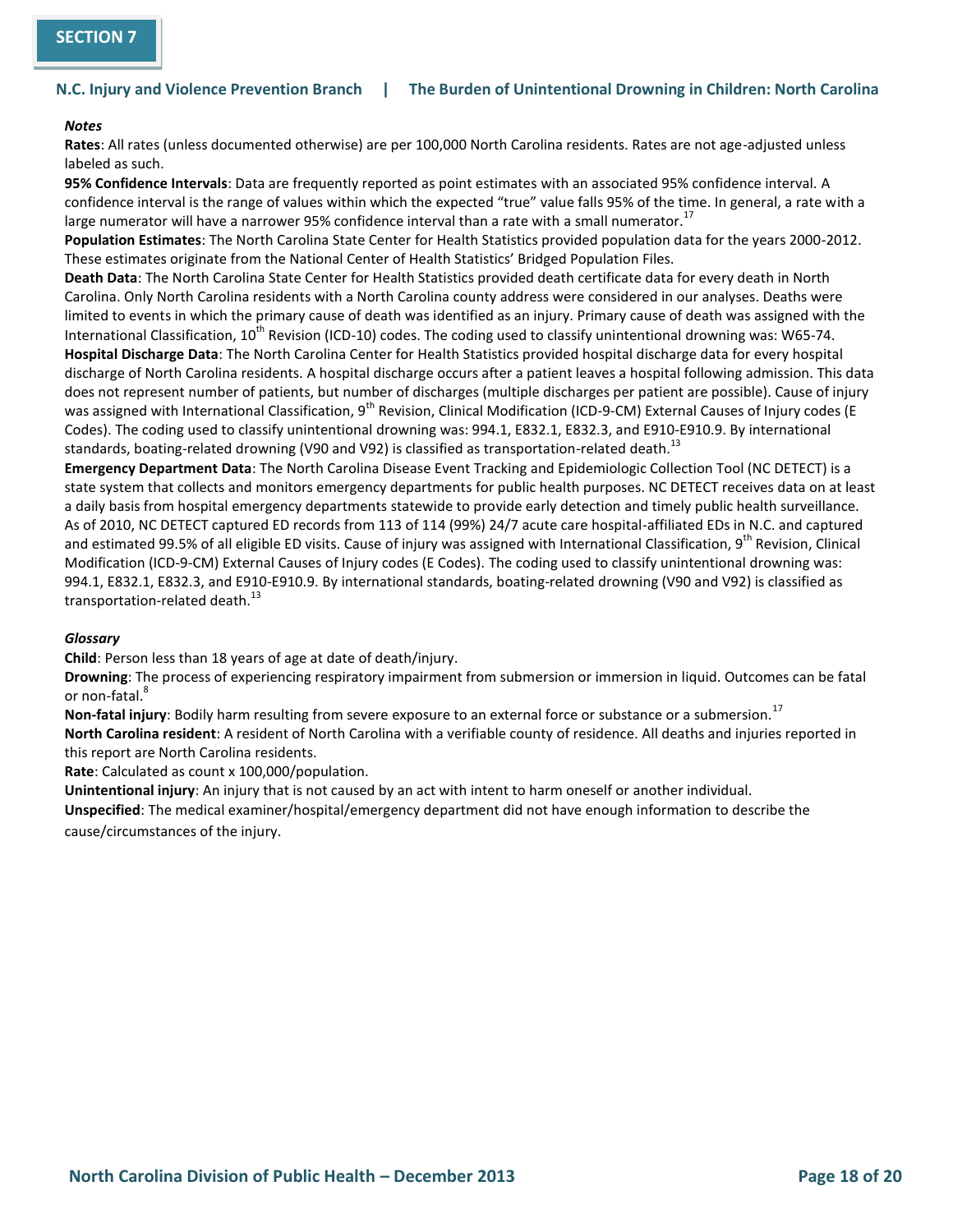#### *References:*

- 1. "Leading Causes of Death in North Carolina*.*" *North Carolina State Center for Health Statistics.* North Carolina Department of Human Services, Division of Public Health, State Center for Health Statistics. http://www.schs.state.nc.us/schs/data/ lcd/lcd.cfm. 25 October 2012.
- 2. North Carolina Department of Health and Human Services, Division of Public Health, State Center for Health Statistics. *North Carolina Mortality Data Files: 2008-2012*. North Carolina Department of Human Services, Division of Public Health, State Center for Health Statistics. Digital file.
- 3. "Unintentional Drowning: Get the Facts." *Home & Recreational Safety.* U.S. Department of Health and Human Services, Centers for Disease Control and Prevention, National Center for Injury and Violence Prevention and Control, Division of Unintentional Injury, 2012. http://www.cdc.gov/homeandrecreationalsafety/water-safety/waterinjuries-factsheet.html. 25 October 2013.
- 4. "Web-based Injury Statistics Query and Reporting System (WISQARS)". *Injury Prevention & Control: Data & Statistics.* U.S. Department of Health and Human Services, Centers for Disease Control and Prevention, National Center for Injury Prevention and Control, 2013[. http://www.cdc.gov/injury/wisqars.](http://www.cdc.gov/injury/wisqars) 25 October 2013.
- 5. Spack, L., Gedeit, R., Splaingard, M., and Havens, P.L. "Failure of Aggressive Therapy to Alter Outcomes in Pediatric Neardrowning." *Pediatric Emergency Care* 13.2 (1997): 98-102.
- 6. North Carolina Department of Health and Human Services, Division of Public Health, State Center for Health Statistics. *North Carolina Hospital Discharge Data: 2008-2011.* North Carolina Department of Human Services, Division of Public Health, State Center for Health Statistics. Digital file.
- 7. The North Carolina Disease Event Tracking and Epidemiologic Collection Tool (NC DETECT). *North Carolina Emergency Department Data: 2008-2011*. North Carolina Department of Health and Human Services, Division of Public Health. Digital file.
- 8. Van Beeck, E.F., Branche, C.M., Szpilman, D., Modell, J.K., and Bierens, J.J.L.M. "A New Definition of Drowning: Towards Documentation and Prevention of a Global Public Health Problem." *Bulletin of the World Health Organization* 83.11 (2005): 853-856.
- 9. Brenner, R.A., Taneja, G.S., Haynie, D.L., Trumble, A.C., Qian, C., Klinger, R.M., and Klevanoff, M.A. "Association Between Swimming Lessons and Drowning in Childhood: A Case-control Study." *Archives of Pediatrics & Adolescent Medicine* 163.3 (2009):203-10.
- 10. Yang, L., Nong, Q.Q., Li, C.L., Feng, Q.M., and Lo, S.K. "Risk Factors for Childhood Drowning in Rural Regions of a Developing Country: A Case-control Study." *Injury Prevention* 13 (2007): 178-182.
- 11. "Safety barrier guidelines for home pools." U.S. Consumer Product Safety Commission. http://www.cpsc.gov/cpscpub/ pubs/pool.pdf . 25 October 2013.
- 12. Laosee, O.C., Gilchrist, J., and Rudd, R. "[Drowning 2005-2009.](http://www.cdc.gov/mmwr/preview/mmwrhtml/mm6119a4.htm)" *MMWR* 61.19 (2012): 344-347.
- 13. Driscoll, T.R., Harrison, J.A., and Steenkamp, M. "Review of the Role of Alcohol in Drowning Associated with Recreational Aquatic Activity." *Injury Prevention* 10 (2004): 107–113.
- 14. Lhatoo, S.D., and Sander, J.W.A.S. "Cause-specific Mortality in Epilepsy." *Epilepsia* 46.11 (2005): 36–39.